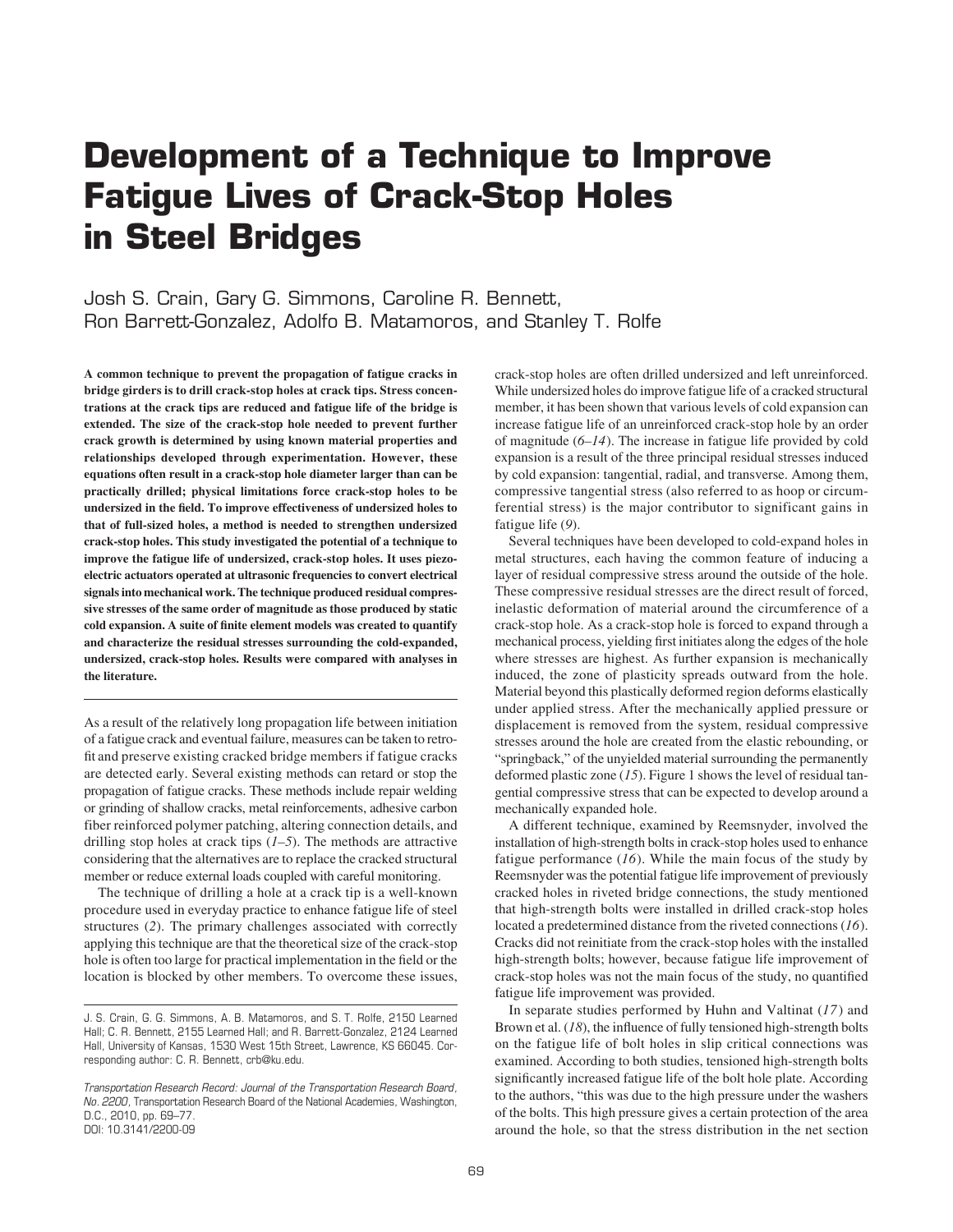

**FIGURE 1 Residual tangential (circumferential or hoop) stress surrounding cold-expanded hole.**

became much more favorable, even after the slip of the connections" (*17,* p. 306).

The method of installing high-strength bolts does not appear to improve fatigue performance as a result of cold working. No study reported mechanical expansion occurring at the edges of the holes as a result of tensioning the high-strength bolts (*16–18*). Installing tensioned high-strength bolts is a separate technique and is one that potentially could be coupled with cold working to produce even larger improvements in fatigue life.

The technique described in this article used piezoelectric actuators to work dynamically and cold-expand the volume of steel plate surrounding the inner surface of a crack-stop hole. Dynamically working steel through impact at high frequencies is a proven method for refining coarse-grained steel into finer grained material (*19*), which can translate into improved fatigue performance. Plastic strains induced by the cold-expansion from the piezoelectric transducers were intended to create a residual compressive stress field similar to that achieved through existing techniques. The technique discussed in this paper has been termed "piezoelectric impact compressive kinetics" (PICK).

## **BACKGROUND**

# **Existing Cold Working Techniques**

While development of the PICK technique has focused solely on improving the fatigue performance of steel bridges, similar challenges are commonly encountered in the aerospace industry. Fastener holes in aircraft structures are sources of large stress concentrations and, as a result, are potential sites for cracks to initiate and propagate. It is common practice in the aerospace industry to cold-expand fastener holes, often improving fatigue life by 3 to 10 times compared with an untreated hole (*11*). Most of the development of cold expansion has been within the aerospace field. As a result, most existing studies involve numerical modeling and testing with various grades of aluminum, titanium, and high-strength steel (*20*). Benefits obtained from cold expansion of mild-grade steel are expected to be similar to those found in aerospace-industry materials as a result of the similarity in the stress–strain relationship of the two types of materials when stressed beyond yield.

The most common technique currently used to cold-work fastener holes in aerospace applications is the split sleeve mandrel process

(Bonnie Kensmoe, personal communication, July 31, 2009). A thorough review of the literature on this topic did not expose any application of this technique to bridges, but it has been used extensively in other structural applications. The process utilizes a solid, tapered mandrel and an internally lubricated steel split sleeve. Application of this technique begins by positioning the sleeve over the mandrel and inserting the mandrel into the hole. The hole is then expanded as the mandrel is drawn back through the sleeve. The expanded sleeve remains in the hole and can be discarded. It is common practice to remove damage by reaming or drilling the inside of the fastener hole (*21*).

## **Crack-Stop Holes**

Current methods used to determine the size of crack-stop holes needed to prevent crack reinitiation are based on linear-elastic fracturemechanic theory (*22*). Analytic methods involving linear-elastic fracture mechanics are based on the procedure that relates magnitude of the stress field near the tip of a crack ( $\sigma_{\text{max}}$ ) to nominal applied stress  $(\sigma_{\text{nom}})$ , as described by Equation 1:

$$
\sigma_{\text{max}} = k_{\text{r}} \sigma_{\text{nom}} \tag{1}
$$

Parameters that affect the magnitude of the stress amplification factor  $k_t$  are size, shape, and orientation of the crack or crack-like imperfections. The elastic-stress field at the edge of an imperfection, as described in Equation 2, is derived under the assumption that the shape of the imperfection is either elliptical or hyperbolic (see Figure 2) and the nominal applied stress is normal to the plane of the imperfection.

$$
\Delta \sigma_{\text{max}} = \frac{2\Delta K_I}{\sqrt{\pi \rho}} \tag{2}
$$

where the stress intensity factor  $\Delta K_I$  is determined assuming a zero radius crack tip and an initial crack length  $a = a<sub>o</sub> + ρ$  where  $ρ$  is the radius of the hole.

From Equation 2, it is observed that both  $\Delta K_I$  and the square root of the radius of the notch tip,  $\sqrt{\rho}$ , affect the magnitude of maximum stress at the edge of the notch. Equation 2, which is valid for relatively sharp notches, is exact only when the notch tip radius is equal to zero. However, finite element analyses have shown that Equation 2 provides a fairly accurate relationship for imperfections with notch tip radii small compared with the crack length, 2*a* (*23*). The theoretical relationship between terms ( $\Delta K_I/\sqrt{\rho}$ ) and maximum stress,  $\Delta \sigma_{\text{max}}$ , led to further laboratory investigation to study its significance to fatigue crack initiation life. Thus, through basic fracture mechanic theory and extensive laboratory testing, Equation 3 was derived (*22*) and can be used to determine the minimum crack-stop hole radii needed to prevent crack reinitiation in steel bridges:

$$
\rho = \left(\frac{\Delta K_{\text{total}}}{10\sqrt{\sigma_{\text{ys}}}}\right)^2\tag{3}
$$

where  $\Delta K_{\text{total}}$  is stress intensity factor and  $\sigma_{\text{ys}}$  is yield strength under static loading.

An example of how Equation 3 may be used in a practical application is presented as follows. A fatigue crack is found during an inspection in the web of a bridge girder, near the top flange. The crack runs longitudinal to the girder, as shown in Figure 3, and is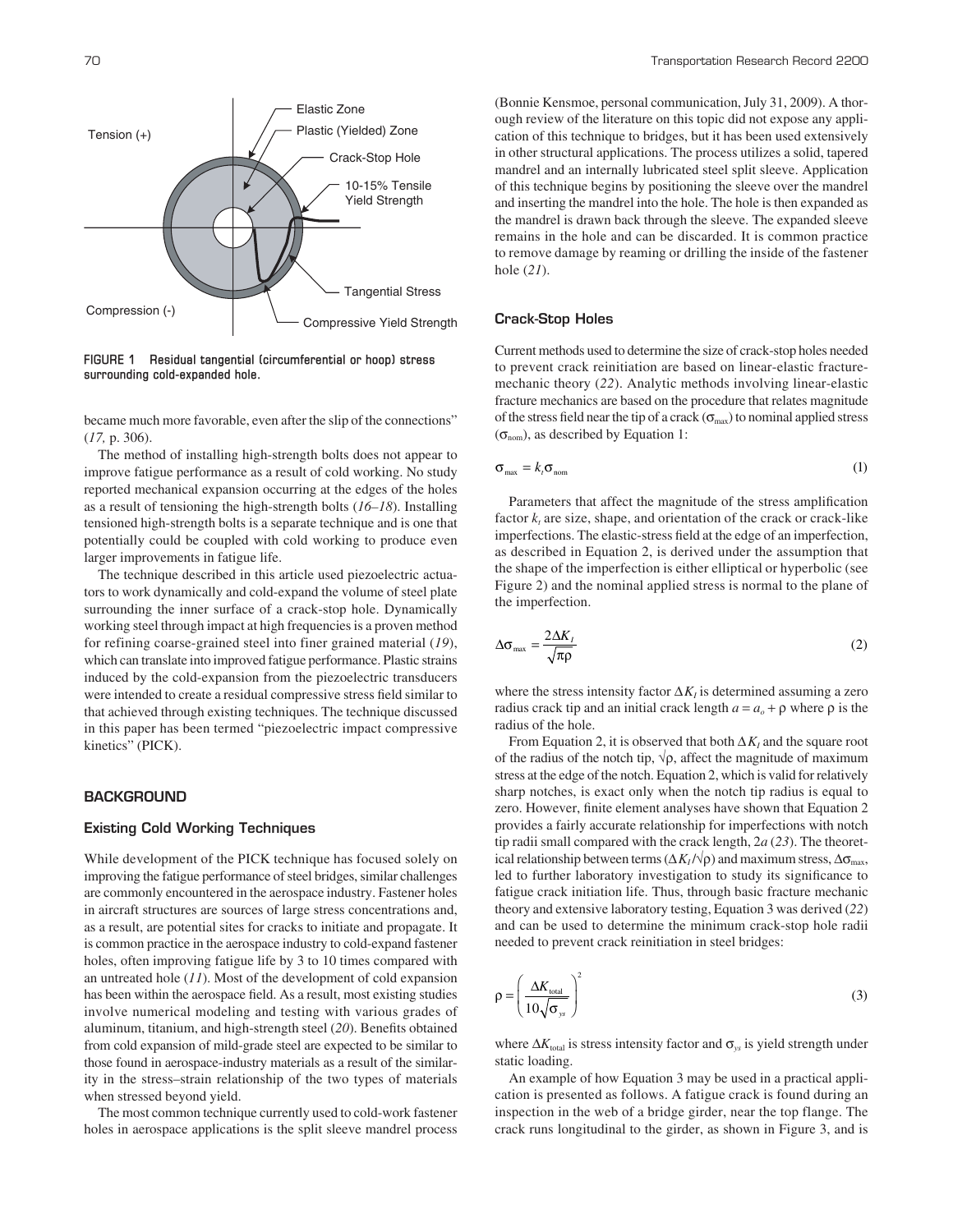

**FIGURE 2 Schematic of elastic-stress field distribution near tip of an elliptical crack.**

216 mm (8.50 in.) long, offset 12.7 mm (0.500 in.) from the top flange. Therefore, there is sufficient space for a crack-stop hole with an approximate diameter of 25.4 mm (1.00 in).

For the fatigue crack scenario presented, the steel in the girder web is Grade A36 with a yield strength under static loading σ*ys* = 248 MPa (36.0 ksi). For the 216-mm (8.50-in.) crack, the stress intensity factor,  $\Delta K_{\text{total}}$ , can be determined as follows (the following calculations are provided in U.S. standard units as Equation 3 is not dimensionally independent):

$$
\Delta K_{\text{total}} = \Delta \sigma \sqrt{\pi a}
$$
\n
$$
\Delta K_{\text{total}} = (26.0^{\text{ksi}}) \sqrt{(\pi) \left(\frac{8.50^{\text{in}}}{2}\right)} = 95.0 \text{ksi} \sqrt{\text{in}}.
$$
\n(4)

The value of 179 MPa (26.0 ksi) assumed for the nominally applied stress was taken from previous finite element studies (*3, 4*), which quantified the nominal stress demand at web gaps of details similar to that shown in Figure 3. The radius required to prevent further crack propagation can then be directly solved with Equation 3:

$$
\rho = \left(\frac{95.0^{\text{ksi}\sqrt{\text{in.}}}}{10\sqrt{36.0^{\text{ksi}}}}\right)^2 = 2.51 \text{ in.}
$$

Therefore, the required crack-stop hole diameter for the 216-mmlong crack is about 127 mm. For this crack length, there is not enough space to install a properly sized crack-stop hole; even if there were, the 127-mm diameter appears to be excessive. Given the dimensional constraints, the hole would have to be undersized. The 25.4-mmdiameter hole could serve as a temporary aid to retard the crack from propagating. However, the fatigue crack eventually would reinitiate and propagate away from the edge of the undersized hole until failure of the structural member or additional repair. This situation is often typical for crack-stop hole design scenarios, where the hole diameter needed to prevent crack reinitiation is too large to be implemented.

# **Objective**

The objective of this study was to explore the potential for inducing residual compressive stresses in undersized, drilled crack-stop holes to extend the fatigue life of steel bridges. The residual stresses are induced with a PICK tool. A significant body of work with cold expansion has been developed in the aerospace field over the past three decades, and one goal of this paper was to provide a meaningful link between existing technologies developed for application in the aerospace industry and practical needs within the steel bridge industry.

## **DEVELOPMENT OF PICK TOOL**

A proof-of-concept prototype tool was developed for the laboratory, which used ultrasonic piezoelectric actuators. The PICK tool was used to treat Grade A36 steel fatigue specimens, which consisted of



**FIGURE 3 Fatigue crack caused with drilled crack-stop holes in steel bridge girder.**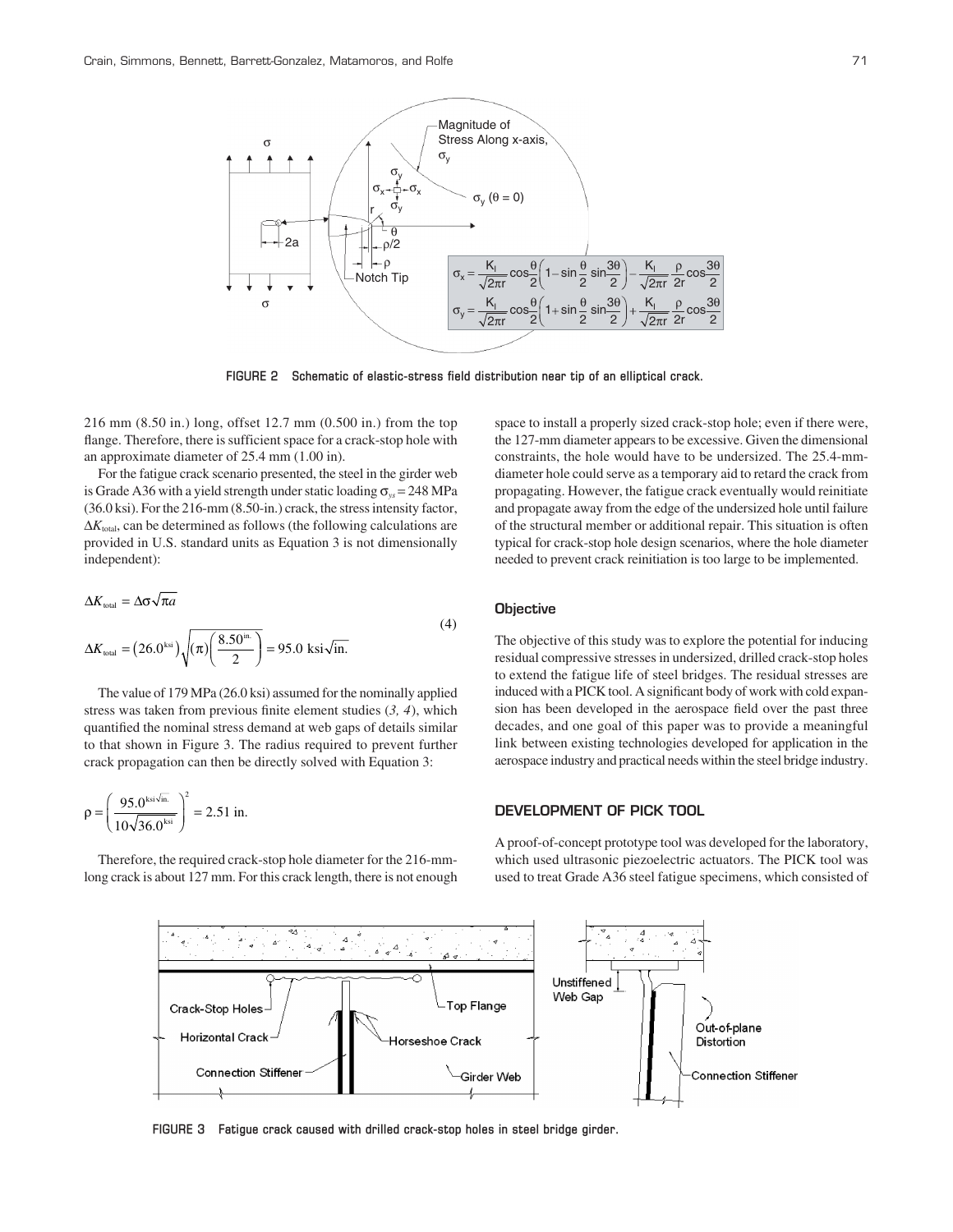a 3.18-mm (0.125-in.)-thick  $\times$  760-mm (30.0-in.)-long plate fabricated with various widths. The minimum width of the cross section was 31.7 mm (1.25 in.) at the center of the plate. A 3.18-mm-diameter hole was drilled precisely at the center of the specimen and an aluminum plug was pressed into the hole. The PICK tool utilizes piezoelectric actuators, which deform proportionally to a harmonic electric signal, inducing a harmonic load large enough to plastically deform the aluminum plug inside the hole, causing the hole to expand. After the hole was plastically expanded, the plug was carefully removed from the hole, exploiting the thermal mismatch between steel and aluminum.

The PICK device was powered by a signal generator supplying a sine wave and an amplifier circuit. A strip of piezoelectric material was attached to the rear of the tool to measure the acceleration response of the tool. A strain gauge was attached to the inside surface of the vertical element of the PICK tool to measure the strain induced by tightening the bolt and from the sine wave excitation. A calibration curve was developed to establish a relationship between the load applied to the aluminum plug and the strain measured on the PICK tool, which allowed the load imparted from the transducers during application to be directly evaluated. Figure 4 shows the PICK tool and a steel specimen being treated.

The aluminum plug used as expansion media within the crack-stop hole was  $3.18$  mm tall  $\times$  3.18 mm diameter 6061-T6 aluminum with 276-MPa (40.0-ksi) nominal yield strength. In operation, the plug was pressed into the specimen and the integral bolt was tightened on the PICK device until the load was large enough to cause yielding of the aluminum plug. Because the amount of strain energy in the steel is proportional to the strain, a frequency sweep was performed until the measured strain was maximized, at a frequency corresponding to a natural frequency of the PICK device. Operating the tool at this frequency maximizes the distortional energy applied to the steel specimen being treated. Typically, the frequency ranged between 30 and 34 kHz (outside the audible range) and the strain ranged between about 220 and 320 microstrains. The strain values corresponded to loads of 9.56 kN (2.15) kips and 13.9 kN (3.12 kips) on the aluminum plug.

The effect of the deformation on the inside of the hole was evaluated analytically and compared with results from two- and threedimensional finite element analyses that examined the performance of



**FIGURE 4 PICK tool being used to treat a crack-stop hole in a steel fatigue specimen.**

uniformly expanded crack-stop holes. The two- and three-dimensional uniform expansion finite element analyses were validated through comparison with similar uniform expansion models performed on aluminum plates, reported in aerospace engineering literature and replicated in this study to serve as a basis for comparison. An ongoing experimental thrust aimed at evaluating the fatigue performance of PICK-treated crack-stop holes is not described here. This article focuses instead on the feasibility of achieving sufficient residual stresses and the characteristics of the necessary expansion to have a beneficial effect on fatigue life of steel bridges.

# **METHODOLOGY**

## **Closed-Form Solutions**

Previous analytic investigations of cold expansion (*11, 13, 15, 24, 25*) have been based largely on two-dimensional approximations. These closed-formed solutions have been applied to both the plain-strain condition of the thick-walled cylinder and the plain-stress condition of holes in infinitely wide plates. These analytic simplifications used both Tresca and von Mises yield criteria with assumptions of either elastic-perfectly-plastic or strain-hardening material properties. These closed-form solution techniques have been extensively reviewed (*14*).

Each method reported attempted to quantify and characterize the level of residual stress that could be achieved through cold expansion. Each method of analysis was consistent in showing that a level of residual compressive stress approximately equal to the yield strength of the material could be achieved in the tangential direction near the edge of a hole. These methods have also shown that the residual compressive stresses decay rapidly in the radial direction and ultimately change to tensile stresses at a point referred to as the elastic–plastic boundary,  $r_p$ . From these studies, the maximum  $r_p$  is shown to occur about one hole diameter away from the hole edge and has been shown to be a function of the different levels of expansion.

# **Uniform Expansion of Crack-Stop Holes**

A significant body of literature exists describing numerical simulation studies that have been done with the intent of comparing uniform levels of expansion with existing cold expansion techniques. Most of these studies simulated the process of split sleeve mandrel cold expansion in aluminum plates, a common application in the aerospace field. For the study described here, a similar analysis approach was used to compare uniform expansion of mild steel with expansion created by the PICK tool technique.

The material properties of the aluminum and mild steel uniform expansion models are shown in Table 1. Values reported for the

| TABLE 1                             | <b>Material Properties Used for Models</b> |  |  |
|-------------------------------------|--------------------------------------------|--|--|
| <b>Simulating Uniform Expansion</b> |                                            |  |  |

| Material   | Modulus of<br>Elasticity,<br>MPa (ksi) | Yield<br>Strength,<br>MPa (ksi) | Ultimate<br>Strength,<br>MPa (ksi) | Poisson's<br>Ratio |
|------------|----------------------------------------|---------------------------------|------------------------------------|--------------------|
| Aluminum   | 77,220 (11,200)                        | 312(45.2)                       | 440 (63.8)                         | 0.35               |
| Mild steel | 200,000 (29,000)                       | 319(46.3)                       | 463 (67.2)                         | 0.30               |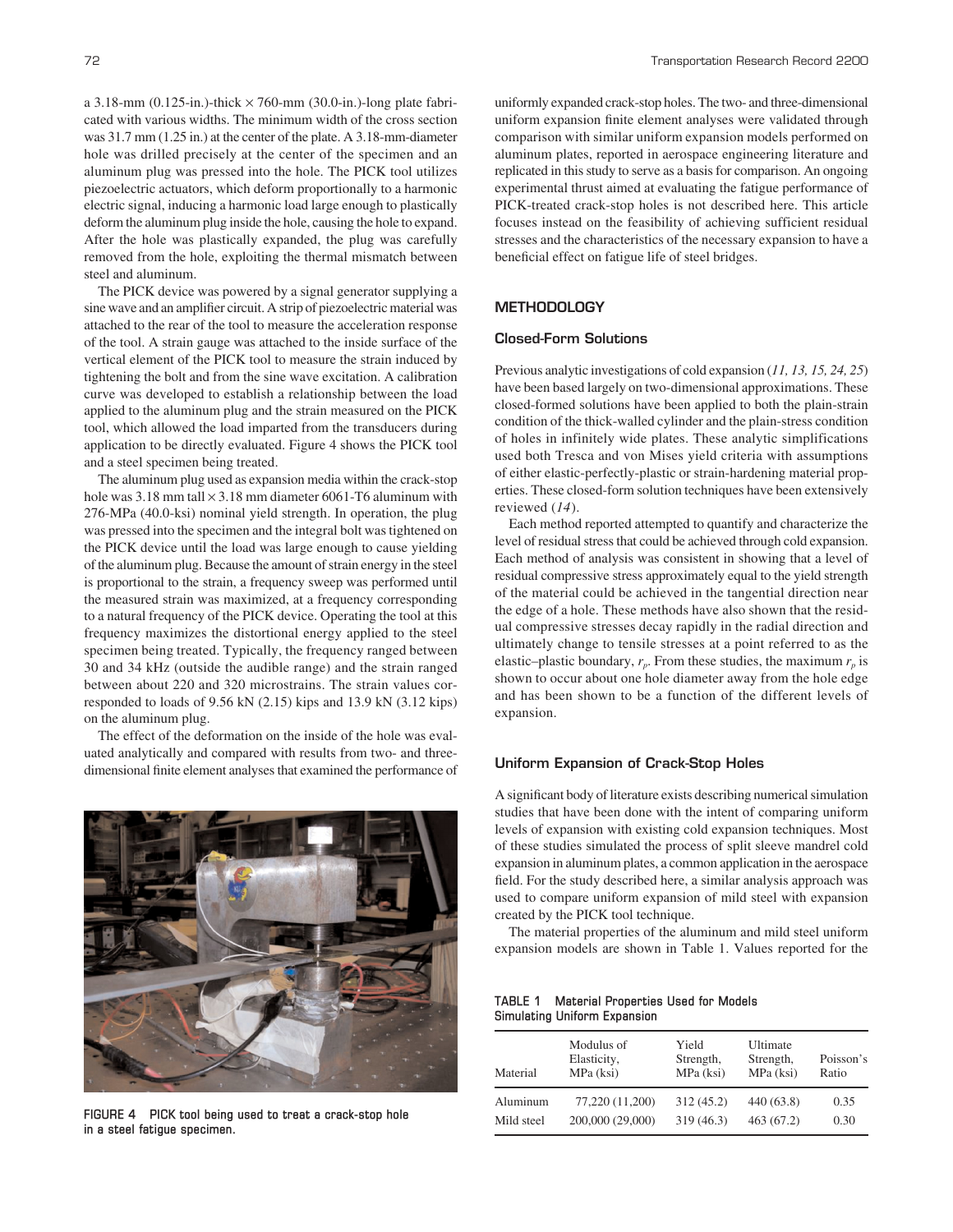mild steel are from tensile tests performed as part of this study, and the values used for aluminum are from the literature.

# ABAQUS, a general-purpose finite element program capable of nonlinear, large-deflection, plastic analysis, was used as the analytic engine. The first task was to create a two-dimensional model in ABAQUS with aluminum material properties, with the purpose of corroborating results with those from published studies. After results from the two-dimensional aluminum model were confirmed, a similar two-dimensional model was created with material properties for mild steel as determined from standard tension tests.

Previous research has shown that an optimum level of cold expansion of a fastener hole using accepted cold expansion techniques is about 4% larger than the original hole size (*9, 25, 26*). The general equation governing the degree of expansion, *i*, is as follows:

$$
i = \frac{D_e - D_0}{D_0} \times 100\%
$$
\n(5)

where  $D_e$  is equal to the hole diameter after expansion has occurred, and  $D_0$  is hole diameter before expansion. This optimum level of expansion, 4%, is the level at which minimal additional benefit is gained with increased levels of expansion. Two-dimensional mild steel and aluminum models created for this study examined four uniform levels of expansion: 3%, 4%, 5%, and 6%.

The uniform expansion ABAQUS models were created by a two-step process. To obtain the desired level of uniform expansion in each of the four two-dimensional models, an outward displacement was induced and the inside of the hole was expanded to the levels described previously. Then, the uniform displacement was removed, and a permanently deformed surface with residual stresses remained.

After general behavior was confirmed for the two-dimensional models, four three-dimensional models were created to analyze the change in residual stress through the thickness of the specimens under uniform expansion with the same levels of expansion as studied in the two-dimensional models. The three-dimensional models were created to have the same dimensions and thickness of the 3.18-mm-thick mild steel fatigue specimens used in axial fatigue tests. Figure 5*a* shows the mesh geometry in the three-dimensional models as well as the residual stress field around a hole in a mild steel plate after 6% uniform expansion.

## **Plug–Plate–Tool Interaction Model**

A three-dimensional finite element model was created to examine the plug–plate–tool interaction behavior specific to the PICK method of treatment. The model required the large-displacement, nonlinear, plastic-material capabilities of ABAQUS to perform the analysis and included the aluminum plug and a 50.8-mm (2.00-in.) length of the plate. Material properties used were from tension tests of the Grade A36 plate and from published typical curves (*27*). Load was applied as a nonfollowing surface traction to the top and bottom of the plug, and the plate was simply constrained in all directions at discrete locations along the edges. Eight-node, three-dimensional, hybrid continuum elements with incompatible modes were used in all plug and plate parts. The surfaces between the plug and the plate were modeled as frictionless contact surfaces. To achieve convergence of the highly nonlinear analysis, automatic stabilization was included in all steps by specifying a dissipated energy fraction of 0.004.

The analysis was performed through a series of steps, first loading the plug on its exposed surfaces so that it expanded inside the plate. The restart feature in ABAQUS allowed the converged configuration to become the new base model for the step to remove the plug. In this step, the plug was removed by specifying a linear displacement of both top and bottom surfaces of the plug. After the plug was removed, residual stresses were examined. Figure 5*b* shows the permanently deformed shapes of the crack-stop hole and plug.

# **RESULTS AND DISCUSSION**

#### **Uniform Expansion of Crack-Stop Holes**

The results for the two-dimensional aluminum models were comparable in shape and magnitude to published finite element studies (*9, 28*). The level of tangential residual stress was shown to be approximately equal to the yield strength of the material and the transition from compressive to tensile stresses was shown to occur at approximately the diameter of the hole away from the edge of the hole.

There was a slight difference between the two-dimensional mild steel and aluminum model results in the shape of the residual tangential stress fields, as highlighted in Figure 6. Results for the



**(b)**

**FIGURE 5 Screenshots from (***a***) three-dimensional modeling of uniform expansion and resulting residual stresses in a crack-stop hole and (***b***) cross-section view of plug–plate–tool interaction model showing residual stresses after plug was loaded and removed.**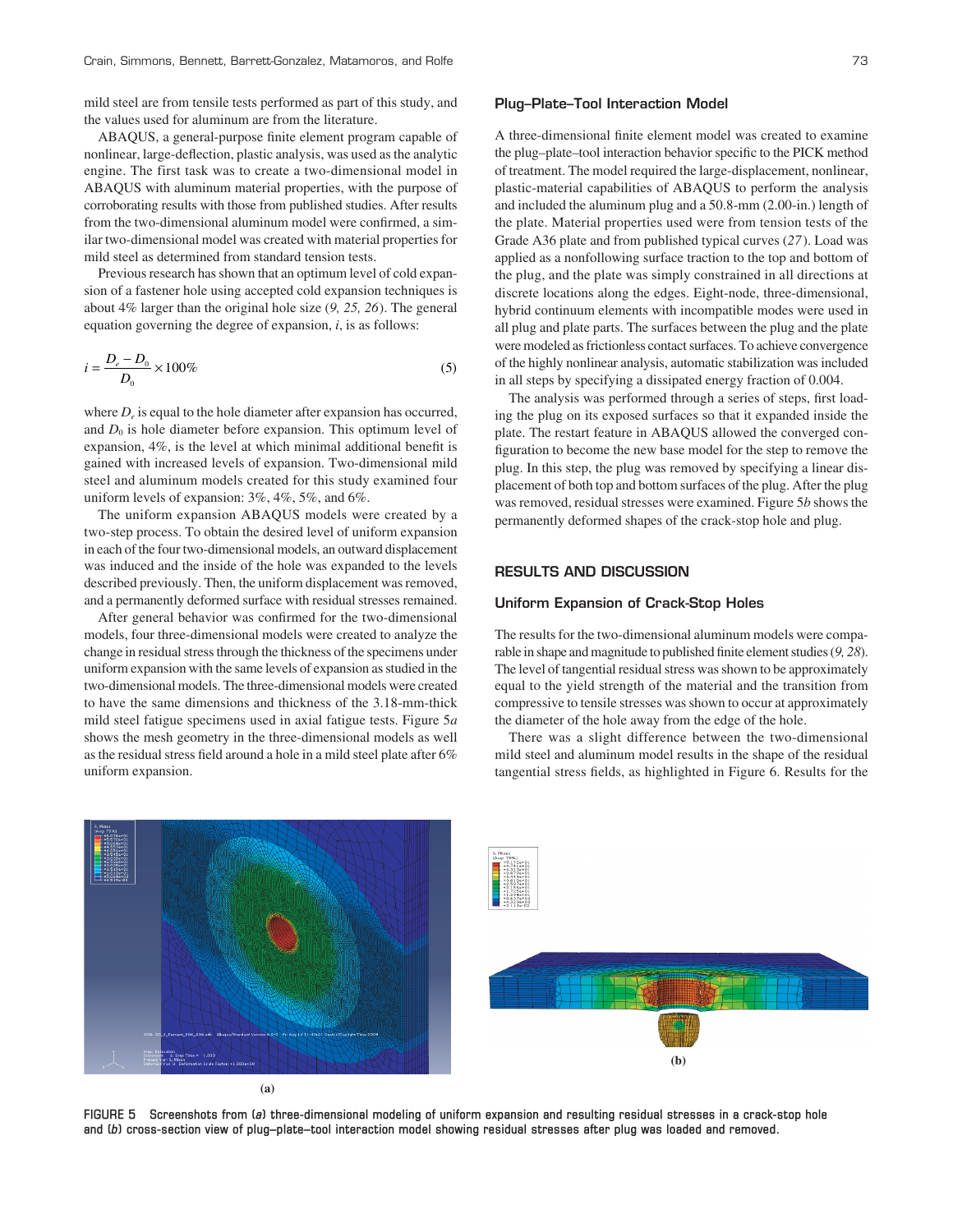



two-dimensional mild steel model showed a slight discontinuity in the curve after the level of residual stress reached a value approximately equal to the yield strength, which was not observed with the aluminum models. This difference is believed mostly to be a result of the yield plateau implemented in the mild steel model. Tangential residual stresses induced by 3%, 4%, 5%, and 6% expansion in the three-dimensional mild steel model are presented in Figure 7.

The three-dimensional model for a uniform 4% expansion in a 3.18-mm-thick mild steel plate displayed results similar to the two-dimensional mild steel models at mid-thickness of the plate, as indicated in Figure 8. However, the level of tangential residual stress achieved at mid-thickness, −437 MPa (−63.4 ksi), was greater than that found at the edges of the plate, −370 MPa (−53.7 ksi). This finding was consistent with results from previous studies (*9, 28*). The higher level of tangential stress found at mid-thickness was thought to be a result of the constraint provided by the thickness of the plate.

## **Plug–Plate–Tool Interaction Model**

Finite element analyses of the plug–plate–tool model showed that the PICK device deformed the aluminum plug well into the plastic range, causing the plug to develop a barrel shape. As the top and bottom of the plug were compressed, the top and bottom surfaces of the plug deformed inside the corresponding surfaces of the plate, losing contact with the edges of the hole. This process resulted in nonuniform expansion of the inner surface of the crack-stop hole. The analyses also showed that the inside of the hole expanded well into the plastic range, although not uniformly.

Residual tangential stresses on the inside of the hole in the uniform expansion model were found to vary uniformly through the plate thickness; however, the three-dimensional plug–plate–tool model showed that the residual tangential stresses were in tension at the surfaces [90 MPa (13 ksi)] and compressive [−270 to −349 MPa



**FIGURE 7 Tangential residual compressive stress fields resulting from uniform expansion in mild steel three-dimensional models.**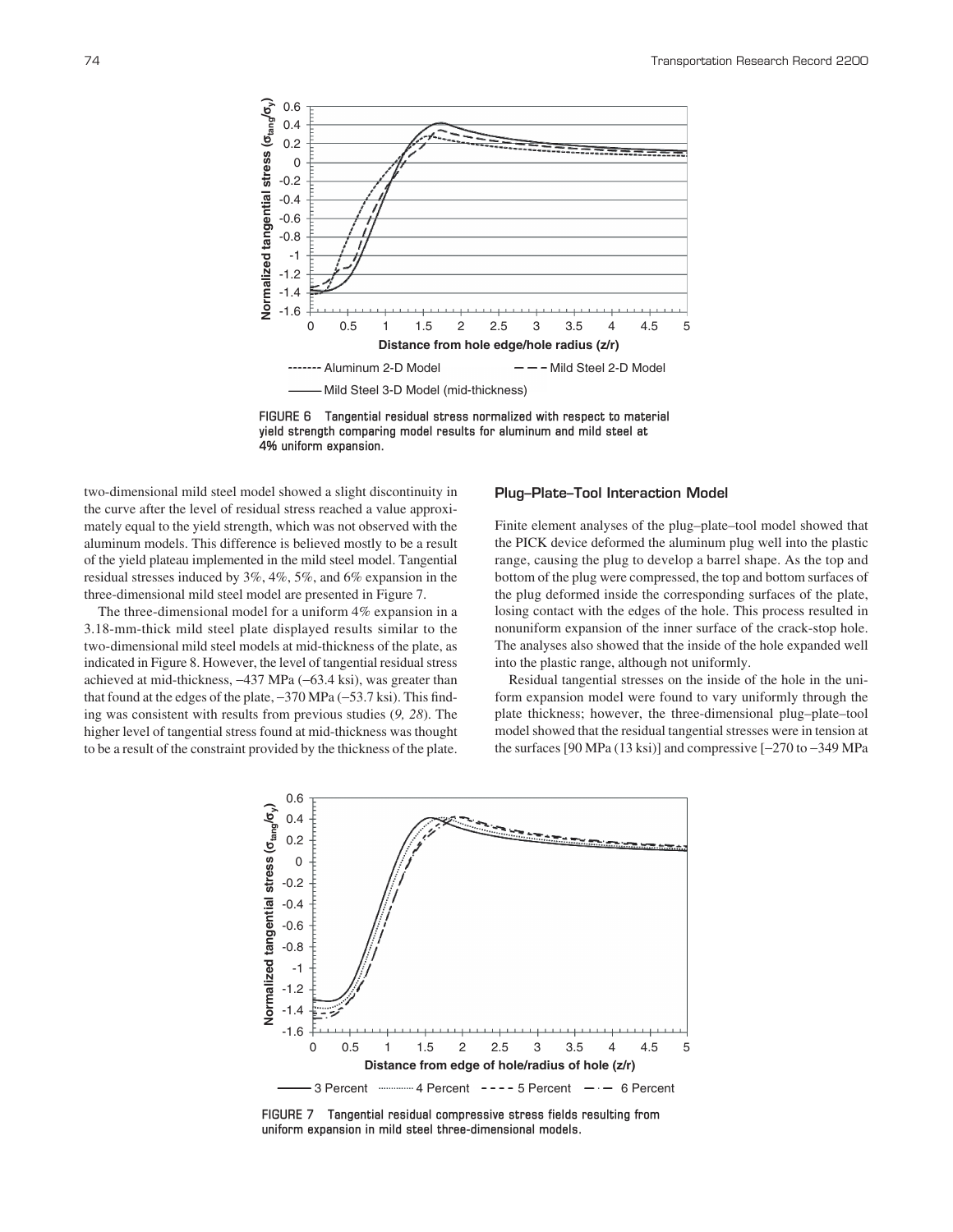

**FIGURE 8 Through-thickness residual stress distribution three-dimensional model with uniform 4% expansion.**

(−41.0 to −53.0 ksi)] through the center as a result of the deflected shape of the plug, as detailed in Figure 9.

The expansion from the three-dimensional plug–plate–tool model analyses was found to agree with the measured expansion for the treated specimen; in the center of the hole, the model and physical measurements both showed about 7% expansion. The

analyses showed that the maximum expansion was similar to that required to obtain maximum benefit for an undersized hole. However, the analyses also highlighted that the expansion at the plate surfaces was less than that at the center. The measured expansion at the plate surfaces was found to be much less than that needed to improve significantly the fatigue performance of an undersized



**FIGURE 9 Through-thickness residual stress distribution three-dimensional plug–plate–tool interaction model.**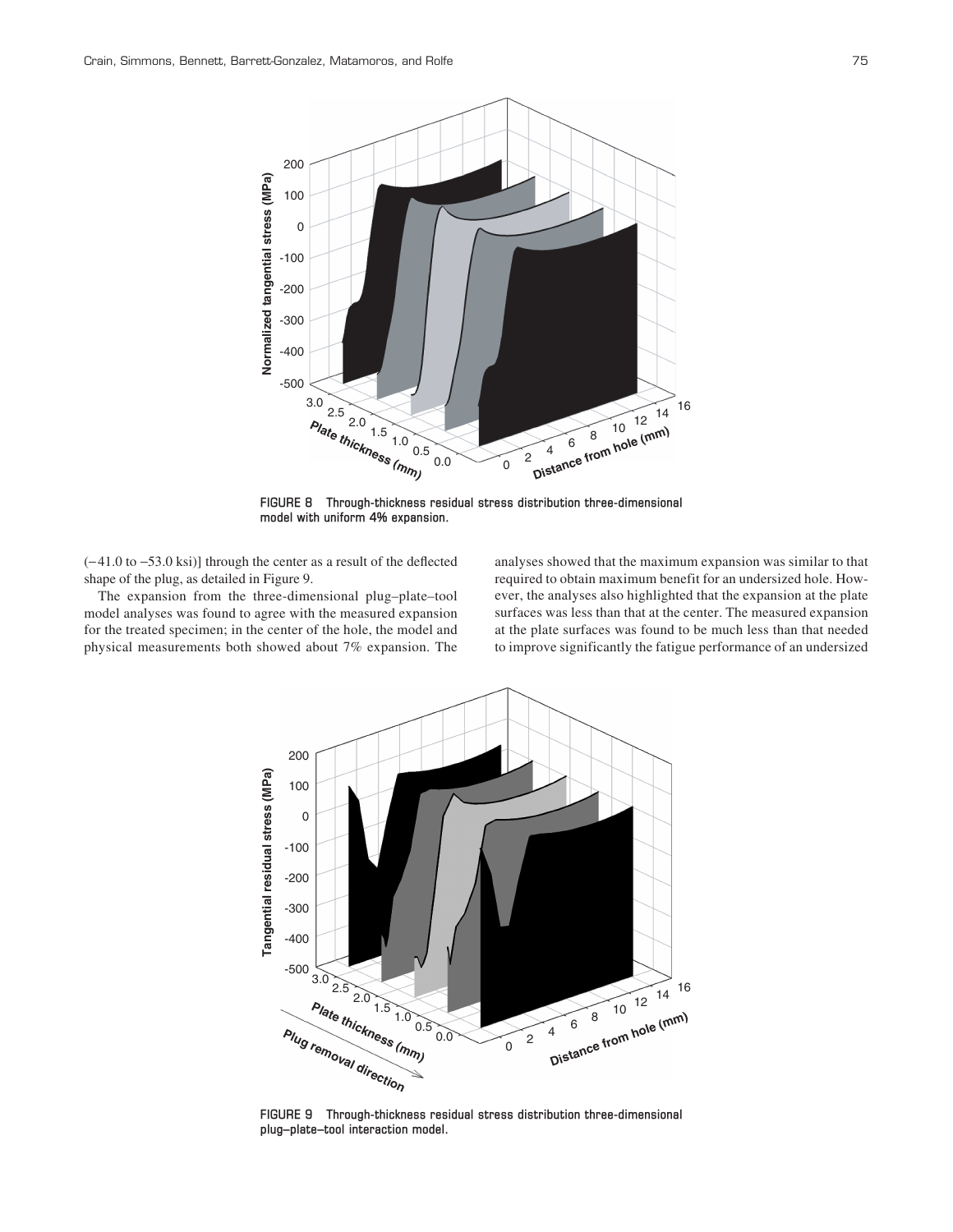

**FIGURE 10 Percent expansion from finite element analysis compared with measured expansion at top, bottom, and middepth of treated crack-stop hole.**

hole. The difference between the analyses and the measured expansion was likely due to difficulties in perfectly aligning the tool with the plug and indicates that further refinement of the tool geometry is necessary. Figure 10 presents the amount of expansion determined numerically through the thickness of the plug as well as measured expansion amounts at top, mid-thickness, and bottom of a treated crack-stop hole.

# **CONCLUSIONS**

The results of a study exploring the potential of inducing compressive residual stresses in drilled crack-stop holes using an ultrasonic piezoelectric transducer led to the following conclusions:

• A 4% expansion of crack-stop holes in steel plates was found to have an effect similar to that observed in aluminum plates. This conclusion is based on the similarity of normalized tangential residual stress for both materials. This finding is important because it helps to provide a meaningful link between existing research in the aerospace engineering literature and current needs within the field of bridge engineering. Results from the two- and three-dimensional uniform expansion modeling can be interpreted to be independent from the particular technique chosen to cold-expand undersized crack-stop holes and can be used in future studies to corroborate detailed finite element analyses and experimental findings for specific techniques applicable to steel bridges.

• It has previously been shown that the levels of residual stress corresponding to 4% expansion of crack-stop holes in aluminum have been sufficient to improve the fatigue performance of fatigue specimens by an order of magnitude. Because of the general overall similarity in behavior of metals subjected to fatigue loading, it is expected that steel specimens will respond similarly to aluminum when crack-stop holes are treated with 4% or more expansion. Therefore, the results of this study lead to the conclusion that significant gains in fatigue capacity may be realized in mild steel when expansion on the order of 4% or more is achieved in crack-stop holes.

• Finite element analyses and physical measurements of treated specimens showed that the prototype PICK device was capable of expanding an undersized, 3.18-mm-diameter crack-stop hole in a 3.18-mm-thick plate between 5% and 9% at the interior of the hole. These levels of expansion in the steel plates modeled are similar to or greater than levels of expansion noted in identical models on aluminum plates.

• Detailed three-dimensional plug–plate–tool interaction numerical analyses showed that tensile residual stresses were imparted in the treated crack-stop hole at the outer faces of the hole. This finding is important because it represents a need to refine the treatment process so that more uniform compressive residual stresses result from treatment. It is also important because great care was taken in the physical development of this technique to produce uniform compressive stresses in the crack-stop hole; therefore, detailed analyses should be done on all techniques that may be developed in the future to perform a similar task to ensure that undesirable consequences are not being realized.

• Although the crack-stop hole examined was "bench-sized," results of this study lend confidence to the ability of the device to be scaled up to treat thicker plate material and larger-diameter crackstop holes and lend credence to the plug–plate interaction treatment approach chosen.

The technique of cold expansion of holes in metallic structures has already been proven as a highly effective retrofitting technique in the aerospace industry. A suite of two- and three-dimensional uniform expansion and detailed three-dimensional plug–plate–tool interaction numerical analyses have shown that a new treatment technique was capable of inducing normalized compressive residual stresses of the same order of magnitude in steel structures as those achievable with current techniques used in aluminum structures. Additionally, two- and three-dimensional uniform expansion models performed as part of this study may be useful to future researchers attempting to achieve compressive residual stresses in steel crackstop holes with new treatment techniques. Given the success of this technique in the aerospace industry, the potential benefits of using a similar process to improve the fatigue life of existing steel bridges with fatigue cracks are significant.